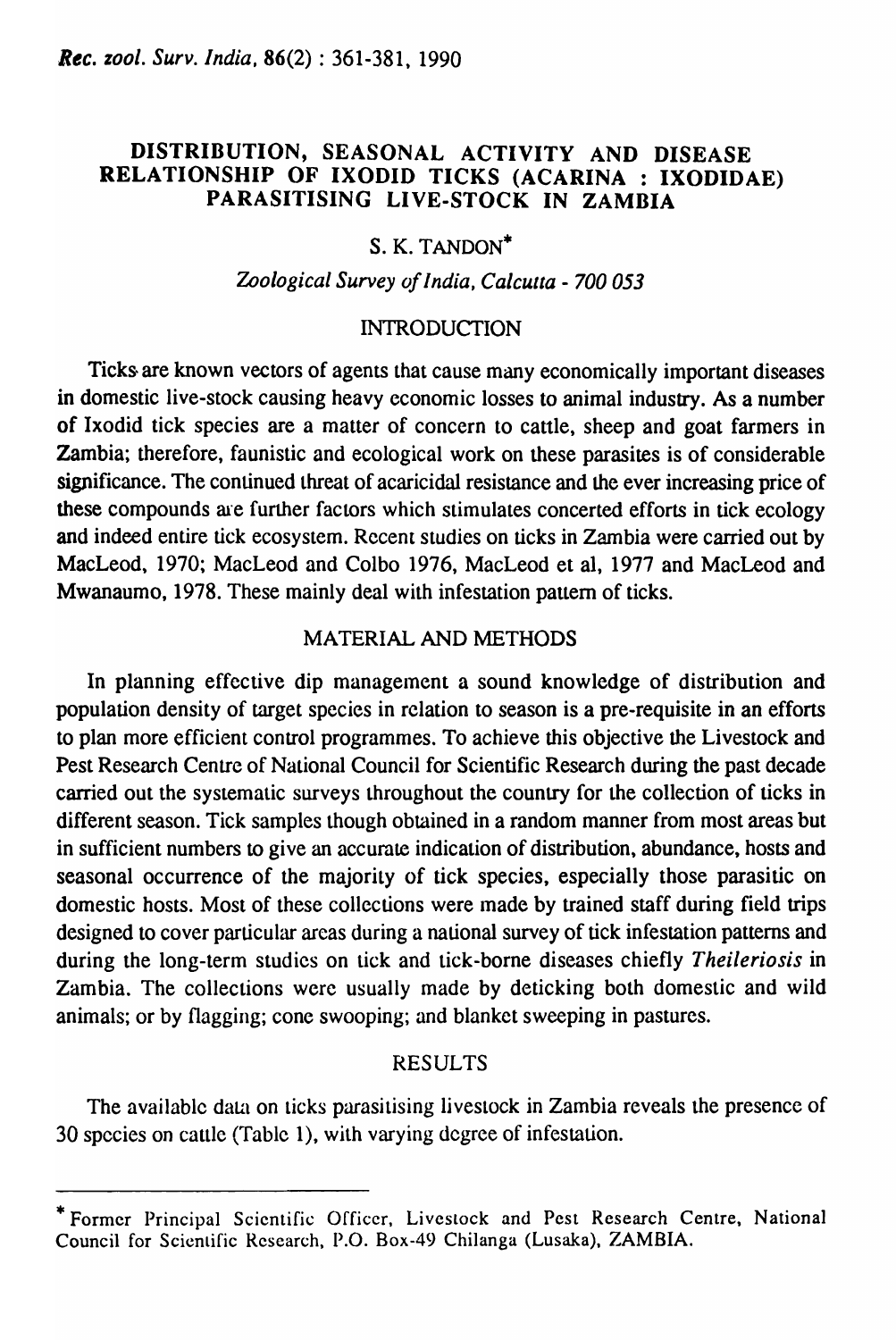| Amblyomma eburneum                 | Rhipicephalus hurti        |
|------------------------------------|----------------------------|
| Amblyomma hebraeum                 | Rhipicephalus masseyi      |
| Amblyomma lepidum                  | Rhipicephalus muehlensi    |
| Amblyomma variegatum               | Rhipicephalus neavei       |
| Boophilus decoloratus              | Rhipicephalus punctatus    |
| <b>Boophilus microplus</b>         | Rhipicephalus reichenowi   |
| Haemaphysalis aciculifer           | Rhipicephalus sanguineus   |
| Haemaphysalis (Rhipistoma) leachii | Rhipicephalus sculptus     |
| Hyalomma rufipes                   | Rhipicephalus simus        |
| Hyalomma truncatum                 | Rhipicephalus sulcatus     |
| Ixodes cavipalus                   | Rhipicephalus simus        |
| Rhipicephalus appendiculatus       | Rhipicephalus sulcatus     |
| Rhipicephalus capensis             | Rhipicephalus supertritus  |
| Rhipicephalus compositus           | Rhipicephalus tricuspis    |
| Rhipicephalus evertsi evertsi      | Rhipicehpalus turanicus    |
| Rhipicephalus longus               | Rhipicephalus zambeziensis |
|                                    |                            |

TABLE 1

Ixodid tick species found on livestock In Zambia.

The subject of this paper is limited to the most common ticks of cattle and commonly referred to as cattle ticks. Gross total of adult specimens taken from cattle are shown in Table 2, rounded to the nearest hundred for clarity and they are arranged. in

| <b>TABLE</b> |  |  |  |  |
|--------------|--|--|--|--|
|--------------|--|--|--|--|

Approximate total number of adults (both sexes) of the most common species of ticks collected from cattle during the survey.

| $Sl$ .No. | Tick species                  | Nos.     |
|-----------|-------------------------------|----------|
|           | <b>Boophilus microplus</b>    | 1,60,000 |
| 2.        | <b>Boophilus decoloratus</b>  | 70,600   |
| 3.        | Amblyomma variegatum          | 47,400   |
| 4.        | Rhipicephalus appendiculatus  | 28,000   |
| 5.        | Rhipicephalus evertsi evertsi | 12,800   |
| 6.        | Rhipicephalus compositus      | 11,900   |
| 7         | Rhipicephalus tricuspis       | 10,300   |
| 8.        | Hyalomma truncatum            | 7,400    |
| 9.        | Rhipicephalus simus           | 6,000    |
| 10.       | Rhipicephalus sanguineus      | 3,700    |
| 11.       | Rhipicephalus punctatus       | 3,200    |
| 12.       | Hyalomma rufipes              | 1,600    |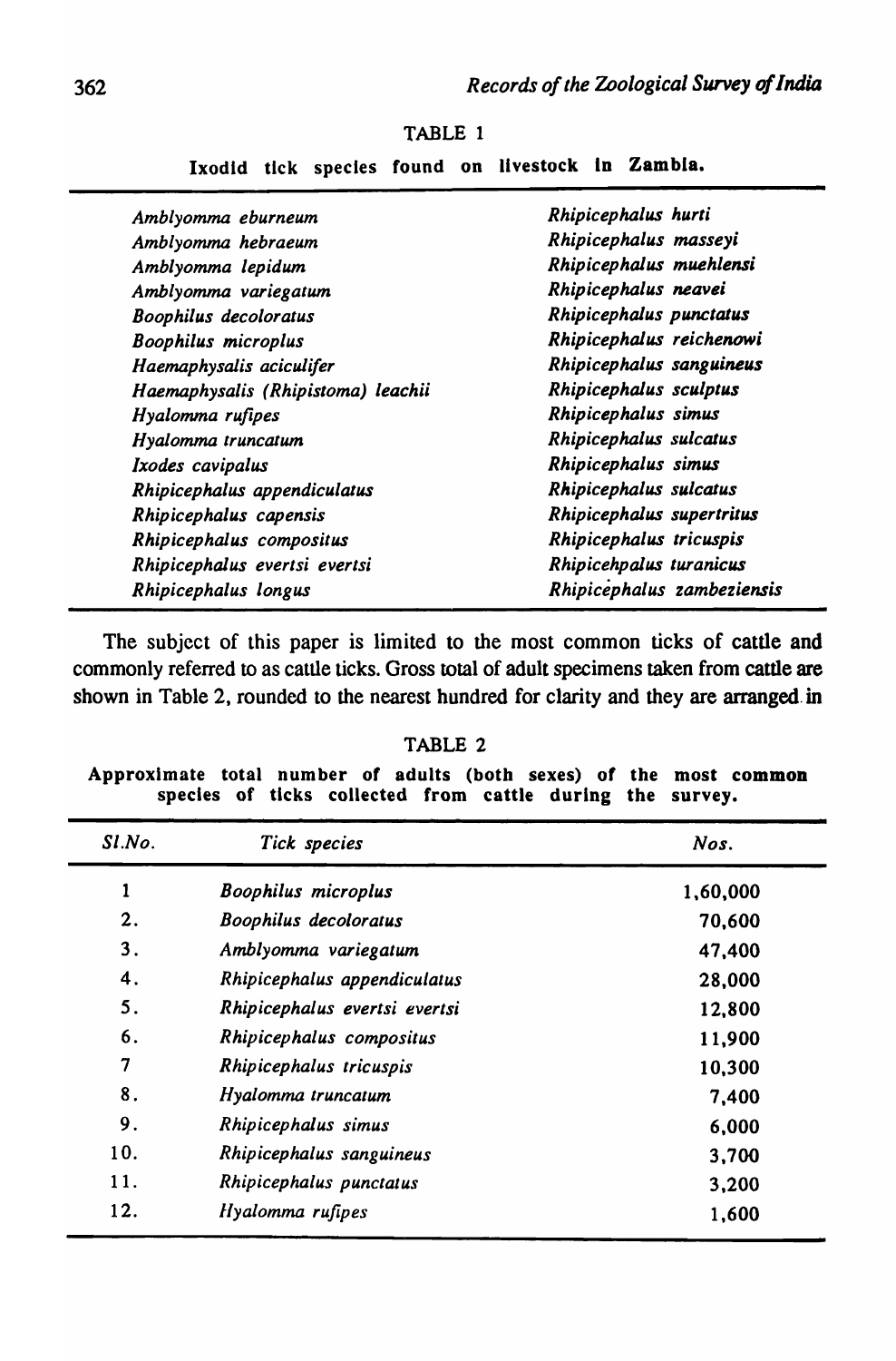order of total number of specimens which have been collected and identified. Each specimens without exception, has been critically studied under the stereomicroscope.

# DISTRIBUTION, SEASONAL ACTIVITY AND DISEASE RELATIONSHIP OF CATTLE TICKS IN ZAMBIA BOOPHILUS MICROPLUS

*Distribution* : *Boophilus micorplus* is confined to the elevated plateau region of greatly reduced relief, shallow Chambeshi valley, Bangweulu depression and on elongated plateau strip of northern and eastern regions (Fig.1). This is a one host tick and a primary parasite of cattle.

*Seasonal Activity* : *Boophilus microplus* is a one host tick and breeds continually throughout the year; the engorged adult, larvae and nymph can be collected at any time of the year but in varying numbers. A summary of collection data shows (Fig.2) that it .has an active period during the cold dry season i.e., April to July. In the hot and humid season i.e. from the beginning of August there is a sudden decline in population, followed by a secondary rise in September and a high incidence in January which is the peak of rainy season. *Boophilus microplus* has more than two generations in a year.

*Disease Relationships* : These have not been studied in detail in Africa but *Boophilus microplus* is important as the vector of red water or texas fever *(Babesia bigemina)* and anaplosmosis or gall sickness *(Anaplasma marginale)* in relation to cattle.

## **Boophilus** decoloratus

*Distribution* : *Boophilus decoloratus* is widely distributed in country (Fig.3) and has been collected in large numbers. In northern-eastern region of the country this tick has been replaced by *Boophilus' microplus* to a great extent on domestic cattle. However, this tick has been found on wild animals in South Luangwa National Park. This is also a one-host tick and a primary parasite of cattle.

*Seasonal Activity* : Like *Boophilus microplus* this tick also breeds continuously throughout the year. The population starts building up towards the end of the rainy season and reaches its peak in May, then it shows gradual decline till October (Fig.4). There is a slight increase in population at the beginning of rainy season in November but then there is a sudden decline till the end of rainy season. It has more than two generations in a year.

*Disease Relationship* : *Boophilus decoloratus* is known to transmit agents of *Anaplasmosis* and *Babesiosis.* 

#### Amblyomma variegatum

*Distribution* : Amblyomma variegatum is the commonest and most important tick in Zambia and is found in almost every type of the country from faulted valleys of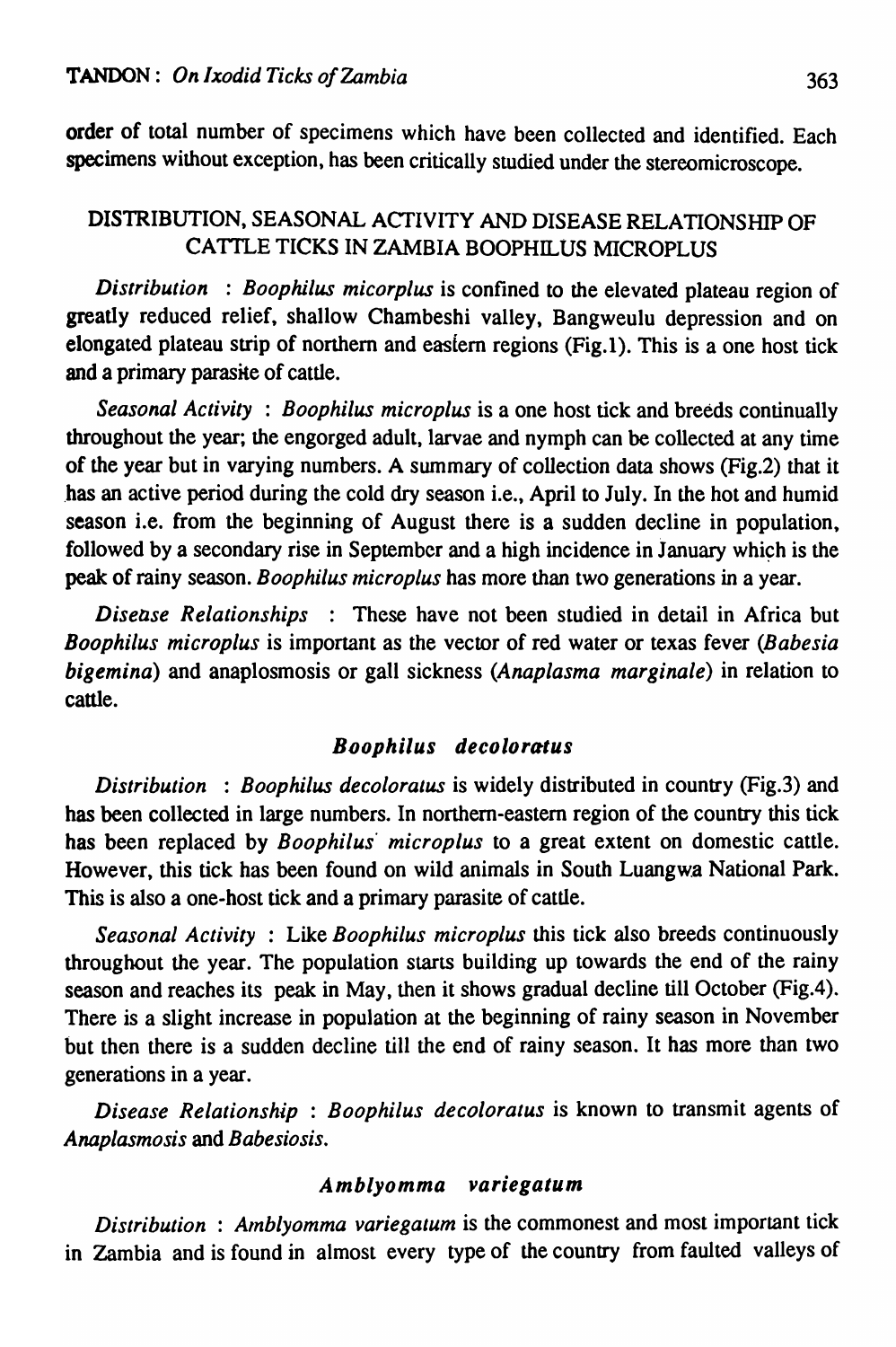

Fig. 1. Distribution of Boophilus microplus in Zambia.



Fig. 2. The seasonal incidence curve of adut of Boophilus microplus in Zambia on cattle.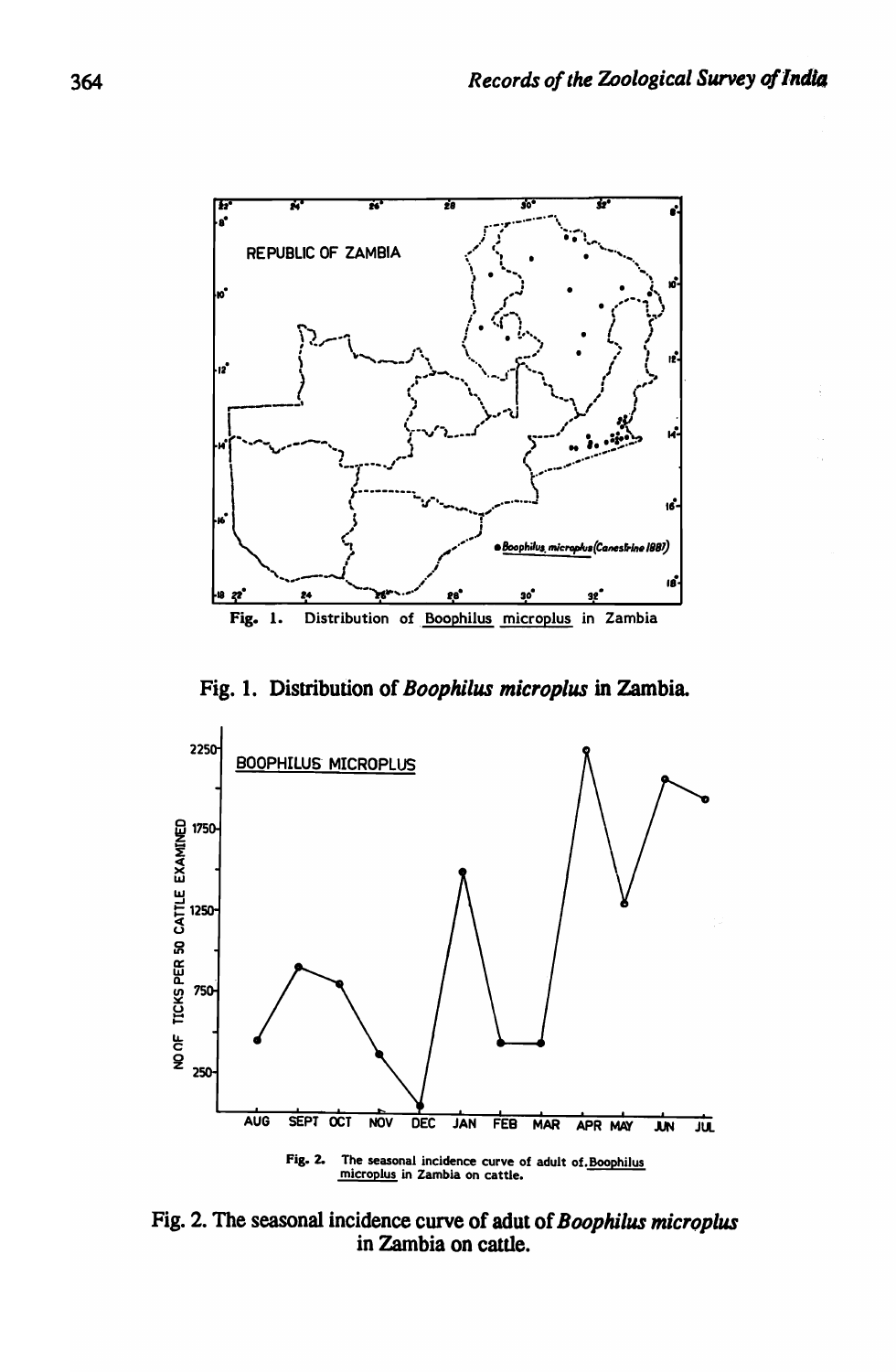

Fig. 3. Distribution of Boophilus decoloratus in Zambia.

Fig. 3. Distribution of Boophilus decolratus in Zambia.



Fig. 4. The seasonal incidence curve of adut of Boophilus decoloratus in Zambia on cattle.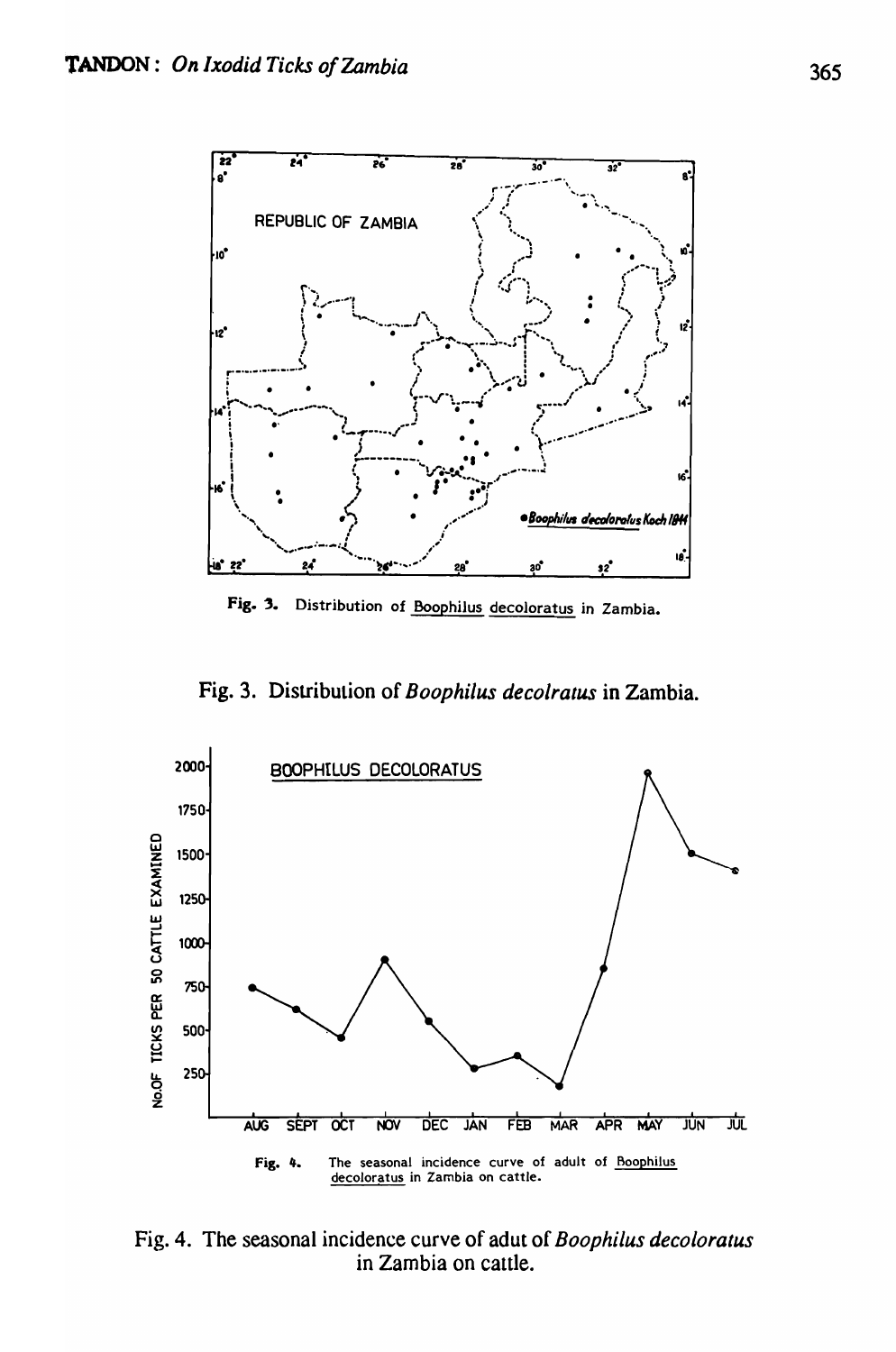

Fig. 5. Distribution of Amblyomma variegatim in Zambia.



Fig. 6. The seasonal incidence curve of adut of Amblyomma variegatim<br>in Zambia on cattle.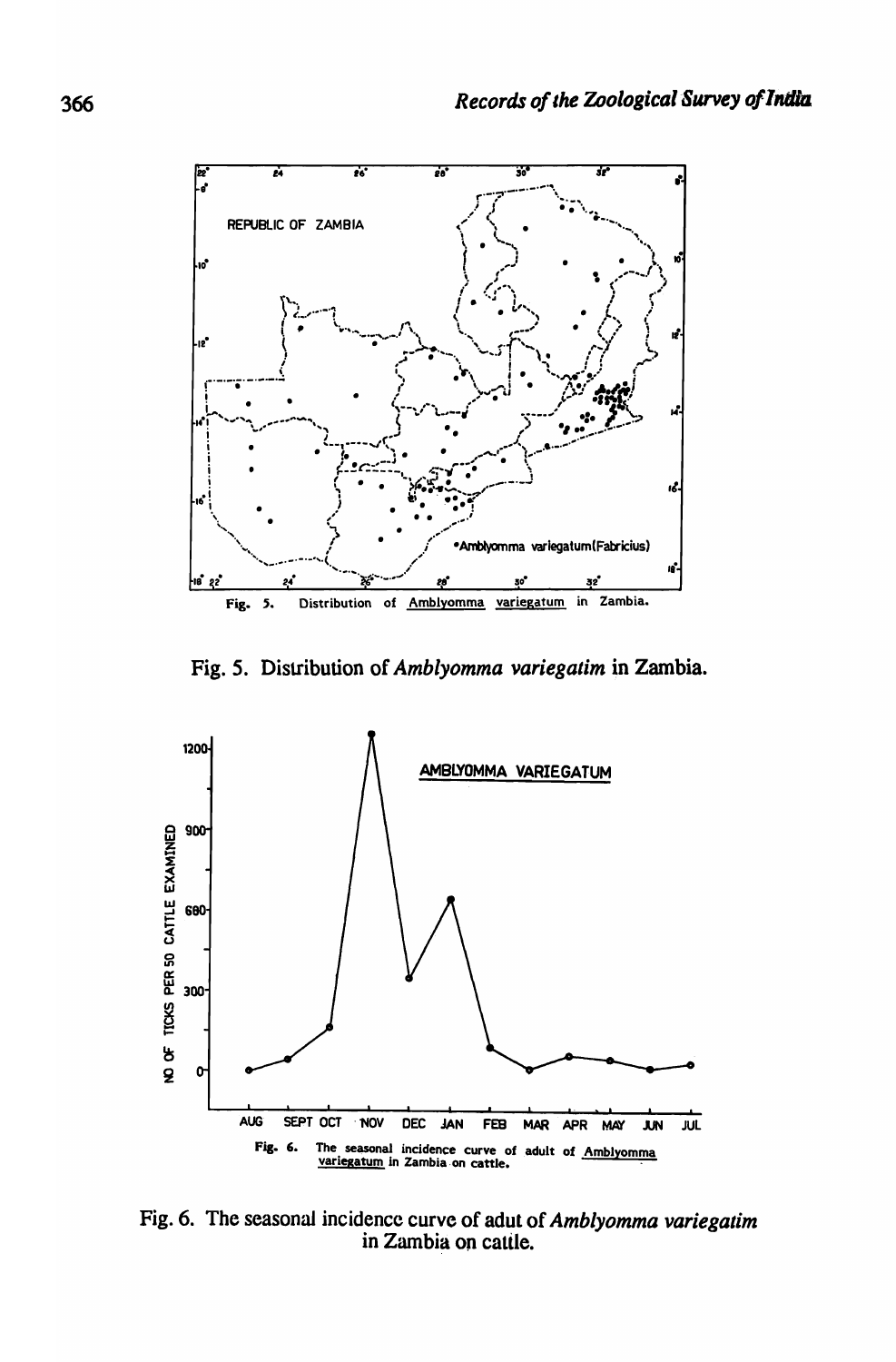Zambezi, Luangwa and Kafue rivers and the basin of Lake Tanganyika in the north to Mafinga Mountains and Mbala-highlands (Fig.5). It occurs throughout the mountain ranges, massifs, rift valleys wherever there are cattle and is almost ubiquitous in the plains.

*Seasonal Activity* : The adults of this tick have been found on cattle in Zambia almost throughout the year in varying numbers (Fig.6). They start appearing in collection towards the end of dry season, especially in late September and early October. The population gradually starts building up and reaches a peak in the month of November. A large number of engorged females start appearing from late October. There is a sudden decline in population in the month of December due to large number of engorged females leaving the host for egg-laying. The population than increases in January. Adult population show a rapid downward trend in the dry season reaching a minimum in the month of August. This tick has a single generation in Zambia.

*Disease Relationship: A. variegatum* is known to transmit heartwater of ruminants, caused by *Cowdria ruminantium.* In Eastern Province of Zambia this tick also transmits chronic theileriosis throughout the year.

## Rhipicephalus appendiculatus

*Distribution* : *R. appendiculatus* is the most important species of ticks in Zambia. Generally it is found in almost all the provinces in the country (Fig.7). It occurs in altitude ranging from 300 m in the faulted valley of Luangwa and Zambezi to' 1820 m in Mafinga and Mbala highlands. It has also been found uniformly throughout the main plateau region on either side of the main Congo-Zambezi watershed from Kabwe to Isoka which ranges in altitude from 1,230 m to 1535 m; and on southern plateau around Choma and Kalomo in the Southern Province at about 1,200 m; and the eastern plateau at about 1,075 m; there is also a focus of infestation in the upper valley region ranging in altitude from 900 m to 1200 m. On Barotse plain and northern plateau region of North-Western province, the occurrence of this tick is very irregular.

*Seasonal Activity* : The adult of *Rhipicephalus appendiculatus* generally makes their first appearance towards the beginning of rainy season i.e. in November and attains -a maximum during January i.e. the peak of rainy season. Thereafter they decrease in number towards the end of rainy season (Fig.8). The larvae are found in cold-dry season and nymph in hot-dried season and adults in rainy season, due to its requirement of high humidity optimum, about 75% and above. This clearly indicates that this tick passes through only one generation per annum.

*Disease Relationships* : *R. appendiculatus* is the chief field vector of the protozoan parasite *Theileria parva,* causative agent of East Coast Fever. It is also capable of transmitting Redwater *(Babesia bigemina),* Pseudo East Coast Fever *(Theileria mutans),*  Boutonneuse Fever *(Rickettsia conorii),* and louping ill (virus) experimentally.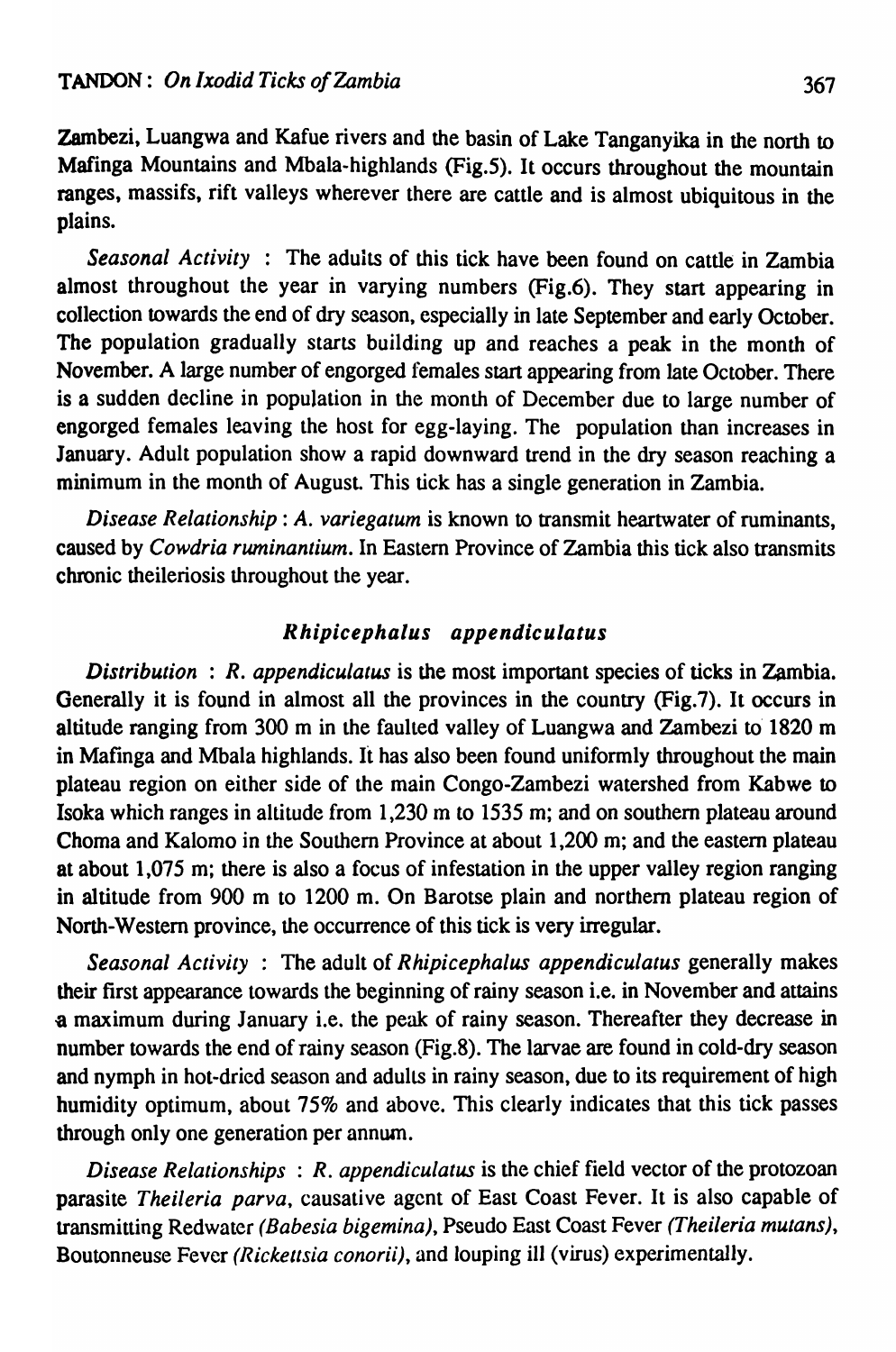

Fig. 7. Distribution of *Rhipicephalus appendiculatus* in Zambia.



Fig. 8. The seasonal incidence curve of adut of *Rhipicephalus appendiculatus* in Zanlbia on cattle.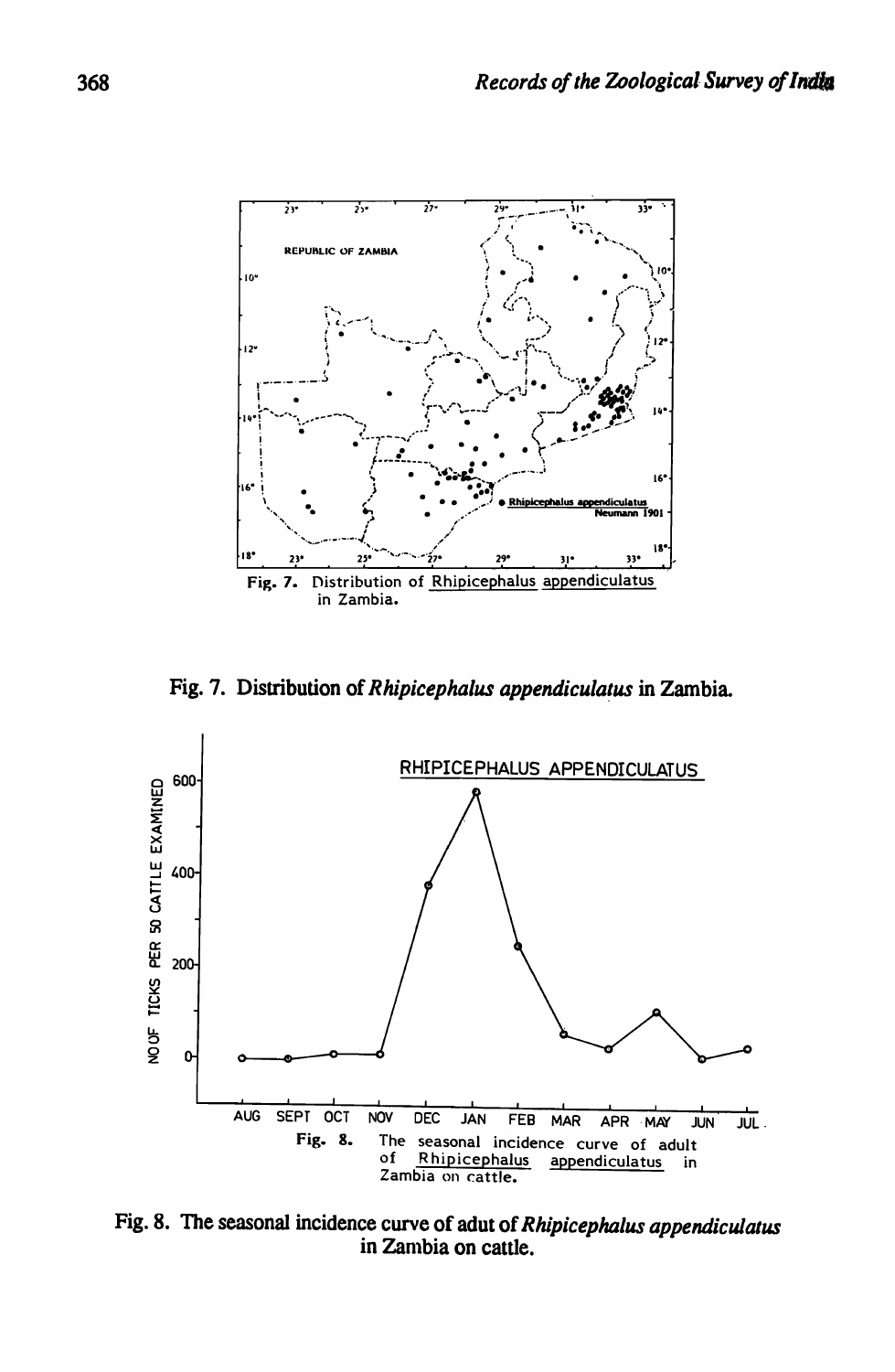

Fig. 9. Distribution of Rhipicephalus evertsi evertsi in Zambia.



Fig. 10. The seasonal incidence curve of adut of Rhipicephalus evertsi evertsi<br>in Zambia on cattle.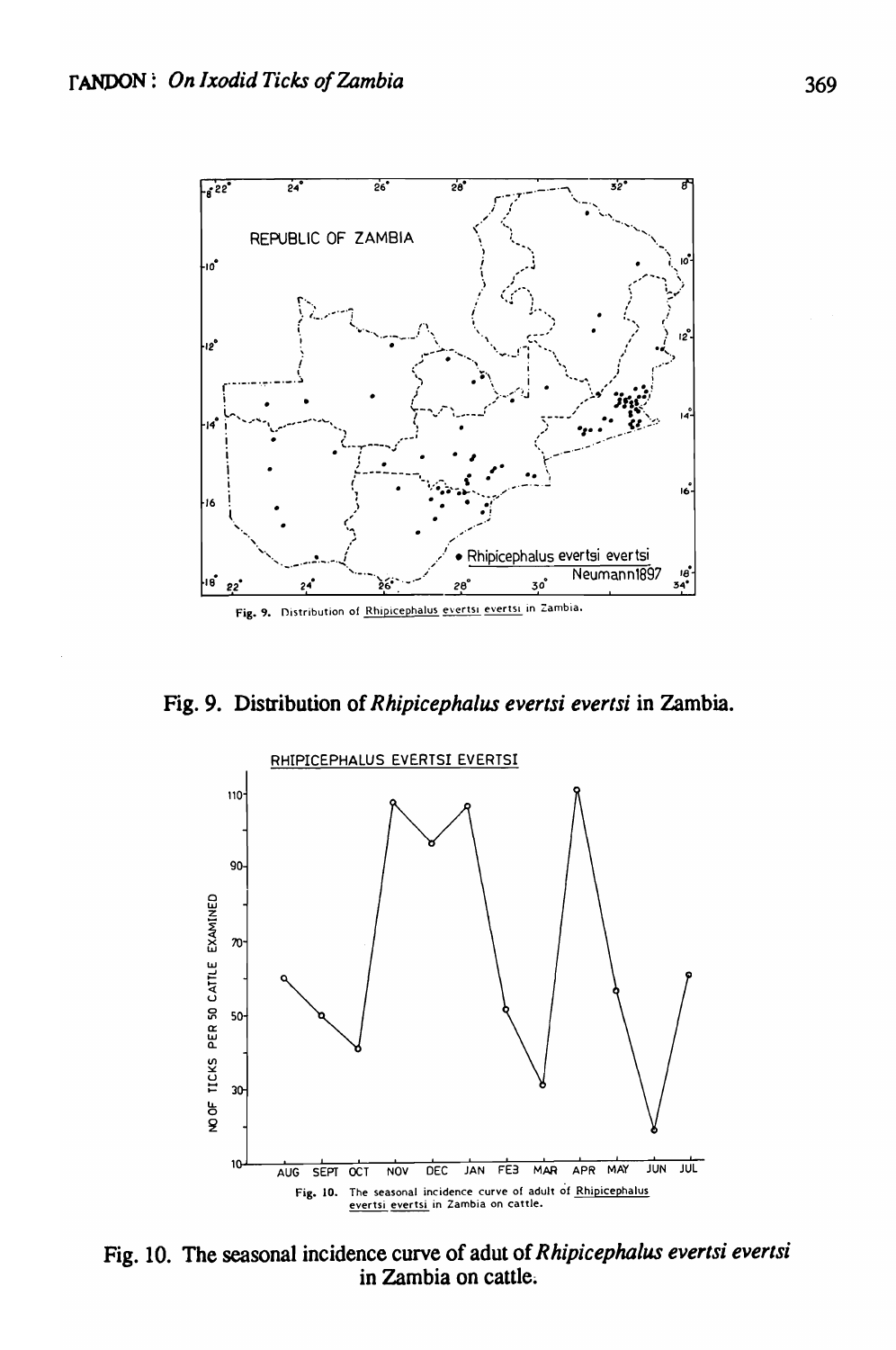# Rhipicephalus evertsi evertsi

*Distribution* : *R. evertsi everlsi* is present almost throughout the country although not equally distributed in all the provinces (Fig.9). This tick seems to be able to withstand varying conditions and may well be found in many other areas from where it has not yet been reported. This tick is found widely in eastern, central, southern plateau systems and western Barotse plains with some extensions into river valleys and northern highlands.

*Seasonal Activity* : *R. evertsi evertsi* occurred throughout the year, often in substantial numbers. The infestation of this tick occurs in waves (Fig.l0). The seasonal cycle in Zambia showed that adults begin to appear in cold-dry season in June and then population slowly builds up and reaches its peak in November and peak of infestation is maintained in the rainy season. There is a sudden decline towards the end of rainy season in March. This decline is due to the dropping off engorged females for egg-laying. The secondary peak of activity, occurs at the beginning of cool-dry season in the month of April. This suggests that *R. evertsi* passes through more than two generations per annum. This tick can withstand both high and low humidity and temperature.

*Disease Relationship* : *R. evertsi evertsi* has been proved to transmit *Theileria parva*, the agent of East Coast Fever, *Theileria mutans* agent of Pseudo East Coast Fever, and *Babesia bigemina,* red water of cattle. Besides these, it is also capable of transmitting the causative agents of biliary fever of horses and of both bovine and equine spirochaetosis.

#### Rhipicephalus compositus

*Distribution* : There are records of *R. compositus* throughout the whole range of Zambia's physiography from flat plateau at about 600 m in altitude to elevated uplands country, intensely dissected escarpment zones to highlands over 1800 m in altitude (Fig. 1 1). This tick is very rare in southern plateau region and absent in our collections from Choma-Kalomo plateau region.

*Seasonal Activity* : The activity period of *Rhipicephalus compositus* differs from *R. appendiculatus* and *R. Simus* in, that peak infestations occur before the rains, during the hot months of September and October. There is a gradual decline with the onset of rains and gradually diminishes in the cold-dry season (Fig.I2). This suggests that this species also pass through only a single generation per annum.

*Disease Relationship* : This tick is known to transmit pathogens of East Coast Fever experimentally.

### Rhipicephalus Iricuspis

*Distribution* : *R. tricuspis* is almost ubiquitous in Zambia and occurs throughout the main physiographical zones of the country from faulted valleys of Zambezi to Mbala-highlands and Nyika plateau ranging in altitude from 600 m to 1820 m (Fig.13).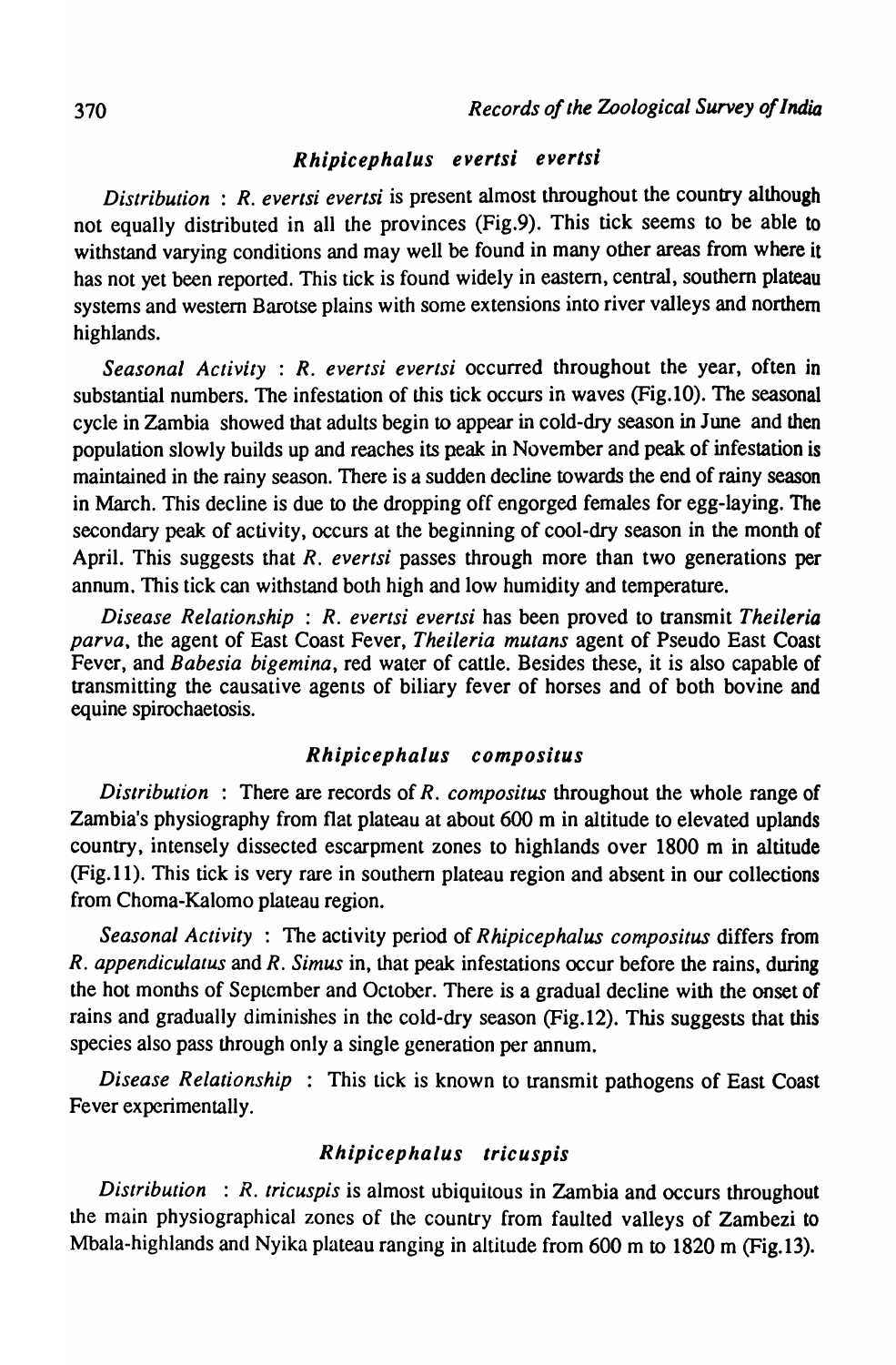

Fig. 11. Distribution of Rhipicephalus compositus in Zambia.



Fig. 12. The seasonal incidence curve of adut of Rhipicephalus compositus in Zambia on cattle.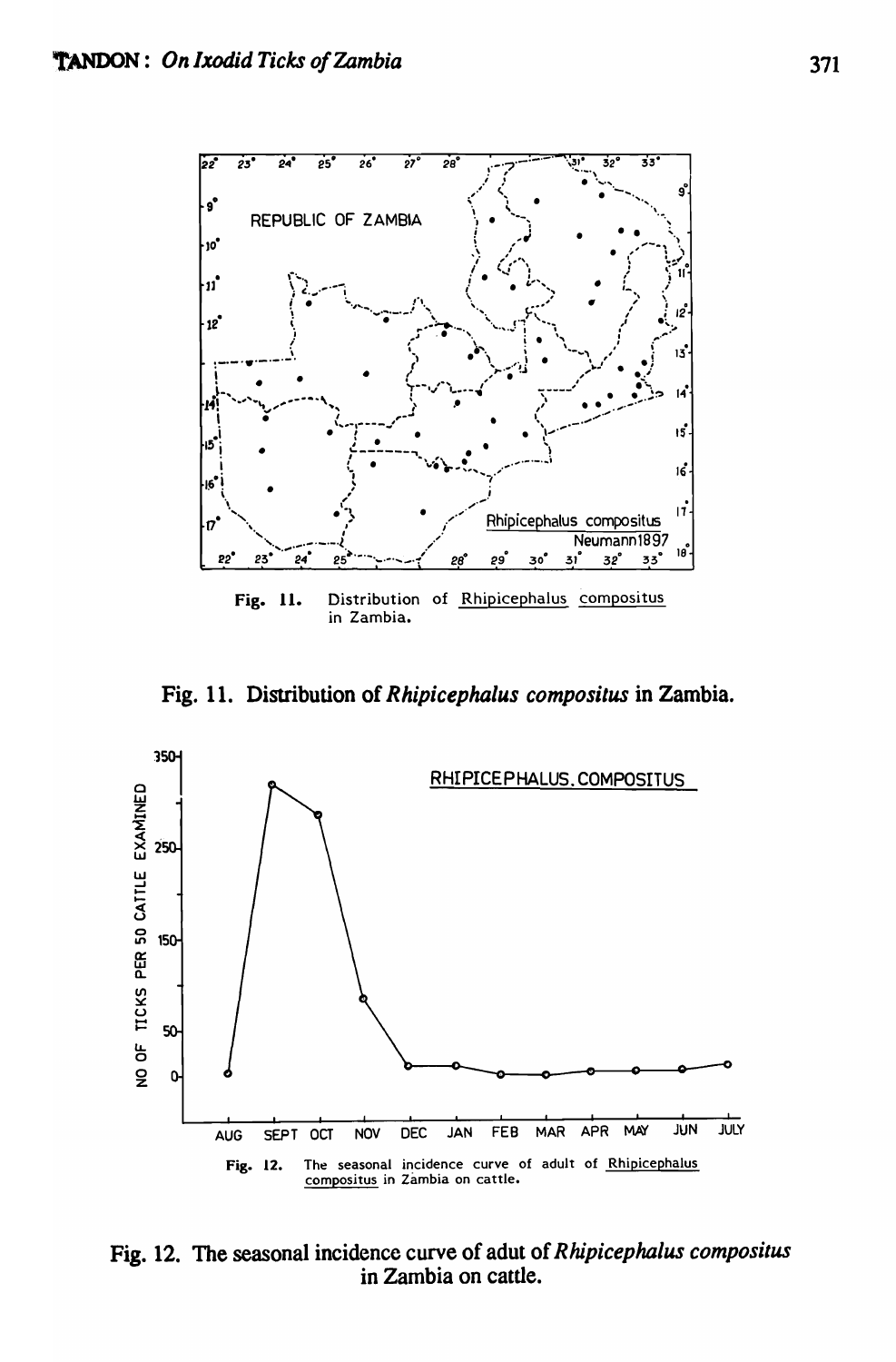

Fig. 13. Distribution of Rhipicephalus tricuspis in Zambia.



Fig. 14. The seasonal incidence curve of adut of Rhipicephalus tricuspis<br>in Zambia on cattle.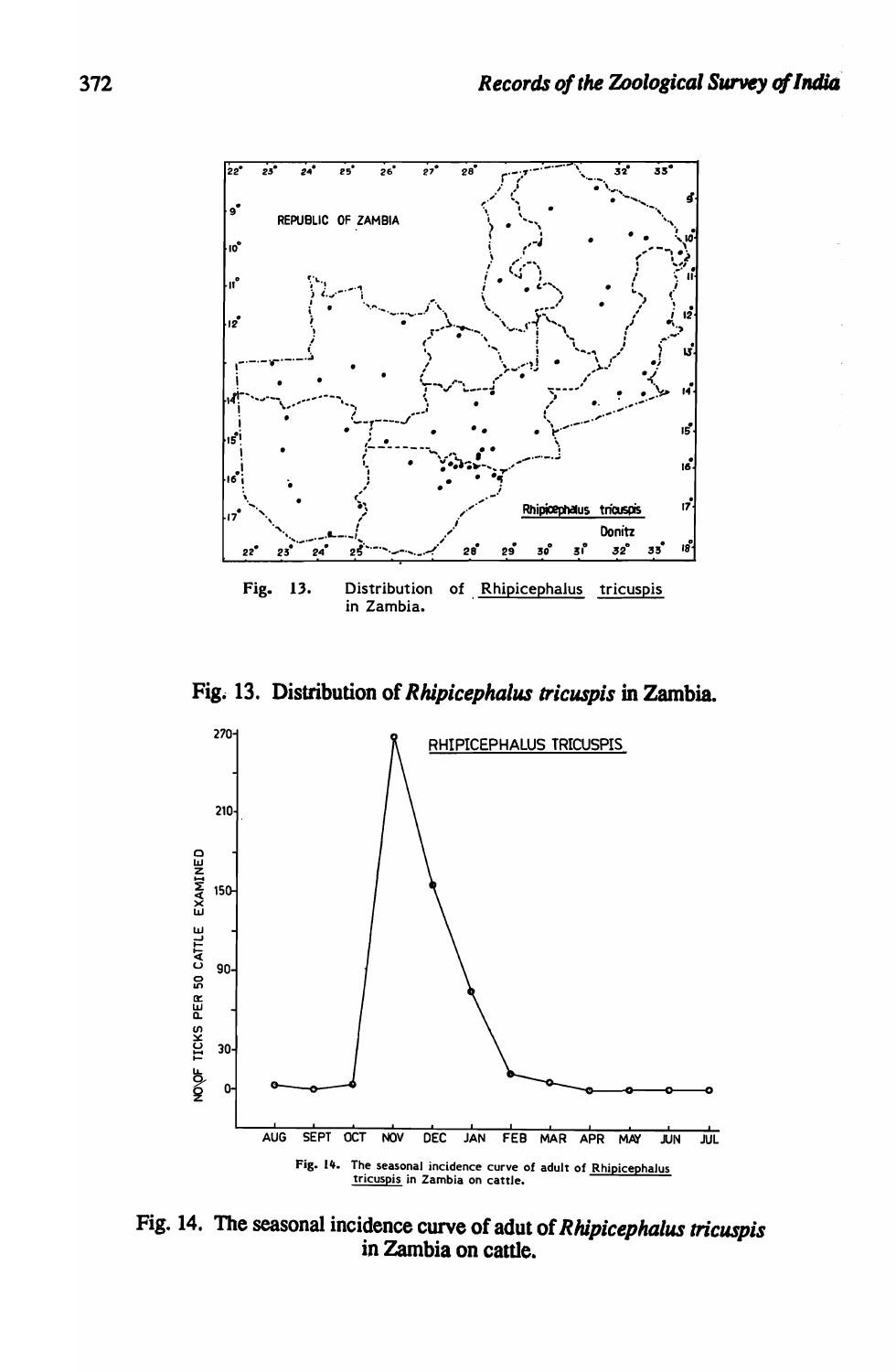

Fig. 15. Distribution of Hyalomma truncatum in Zambia.

Fig. 15. Distribution of *Hyalomma truncatum* in Zambia.



Fig. 16. The seasonal incidence curve of adut of *Hyalomma truncatwn*  in Zambia on cattle.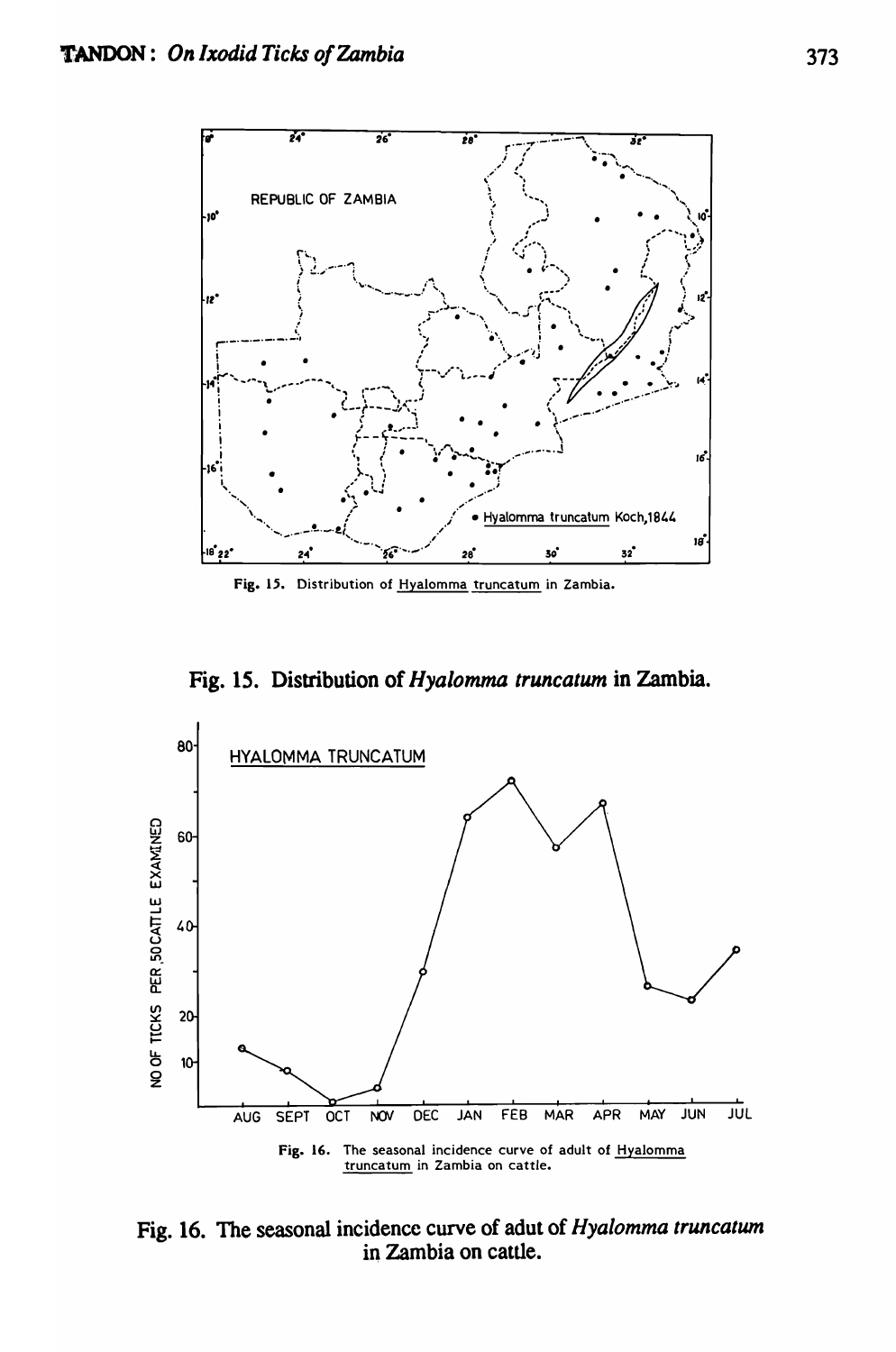*Seasonal Activity* : The adults of *R. tricuspis* starts appearing in the hot months and the population reaches its peak on or about the onset of rains. The activity is maintained during the early part of the rainy season but then there is a gradual decline till March and no adults of this tick are usually found till August. This pattern also suggests a single generation of this species per annum (Fig. 14).

*Disease Relationship* : *R. trcuspis* has been proved to transmit agents of Q *fever*  and is also known to cause paralysis in sheep and lamb.

#### *Hyalomma truncatum*

*Distribution* : *H. truncatum* has been collected frequently between 900 m to 1200 m in altitude in low to moderate infestation. It has also been found at Mbala-highlands and Mafinga mountains in the north eastern plateau region of the country where the altitude is over 1500 m. The foci of infestation of this tick is mainly from Kalahari region in the west to Kafue flats, central plateau, broken hill country and lesser eastern plateau of the country (Fig. 15).

*Seasonal Activity* : The adult of *Jlyalomma truncatum* are found in substantial numbers from the beginning of rainy season till the end of cold-dry season (Fig. 16). The peak of activity is from middle of rainy season to the beginning of cold-dry season. The population gradually declines from May with a slight build up in July then there is a sudden decline till September. In view of the activity pattern there is a possibility of more than one generation of tick per annum.

*Disease Relationship: Hyalomma truncatum* is known to transmit the virus of sweating sickness, a disease that affects cattle, sheep, goats and pigs. It is also known to transmit causative agents of east coast fever of cattle under laboratory conditions.

## Rhipicephalus simus

*Distribution* : *R. simus* almost ubiquitous in Zambia and has been recorded from most parts of the country (Fig. 17). It is distributed throughout the whole range of Zambia's physiography, from faulted valley of Zambezi and Luangwa river a tributory ofZambezi-Zaire Divide; Luangwa-Lake-Malawi divide, Bangweulu depression, Mbala highlands and Barotse plains. These area range in altitude from 310 m to 1820 m.

*Seasonal Activity* : The adults of *Rhipicephalus simus* starts appearing during hotdry months of September and October and gradually population builds up throughout November at the onset of rains, reaches its peak by middle of rainy season, thereafter the size of infestation decreases gradually through the end of rainy season (Fig. 18). Numbers occurring during cool months are negligible. The activity pattern of this tick suggests only one generation per annum.

*Disease Relalionship* : *R. simus* has been proved to transmit East Coast Fever of Cattle and gaIl sickness *(Anaplasma marginale).*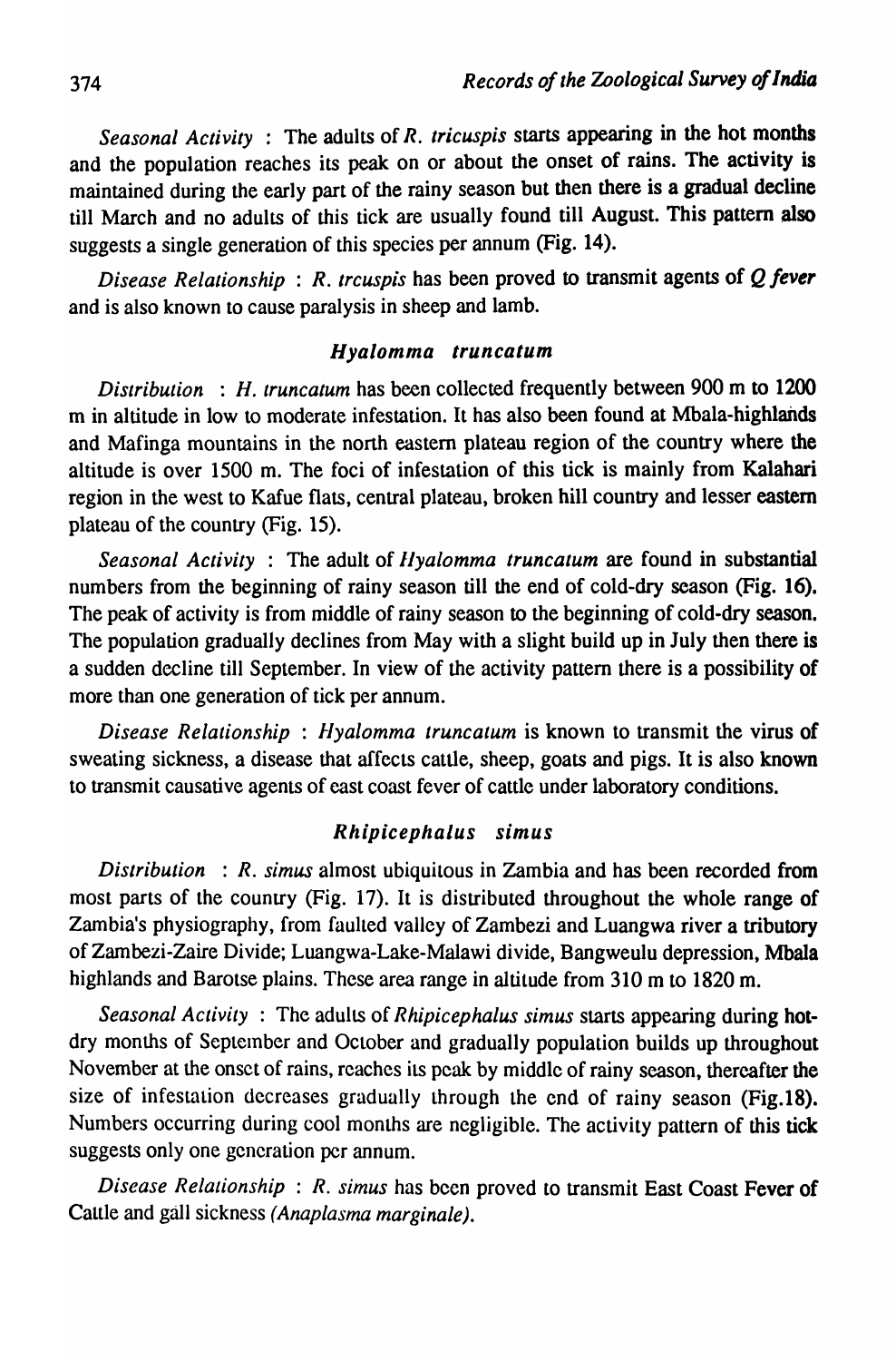

Fig. 17. Distribution of *R hipicepha/us simus* in Zambia.



Fig. 18. The seasonal incidence curve of adut of *Rhipicephalus simus*  in Zambia on cattle.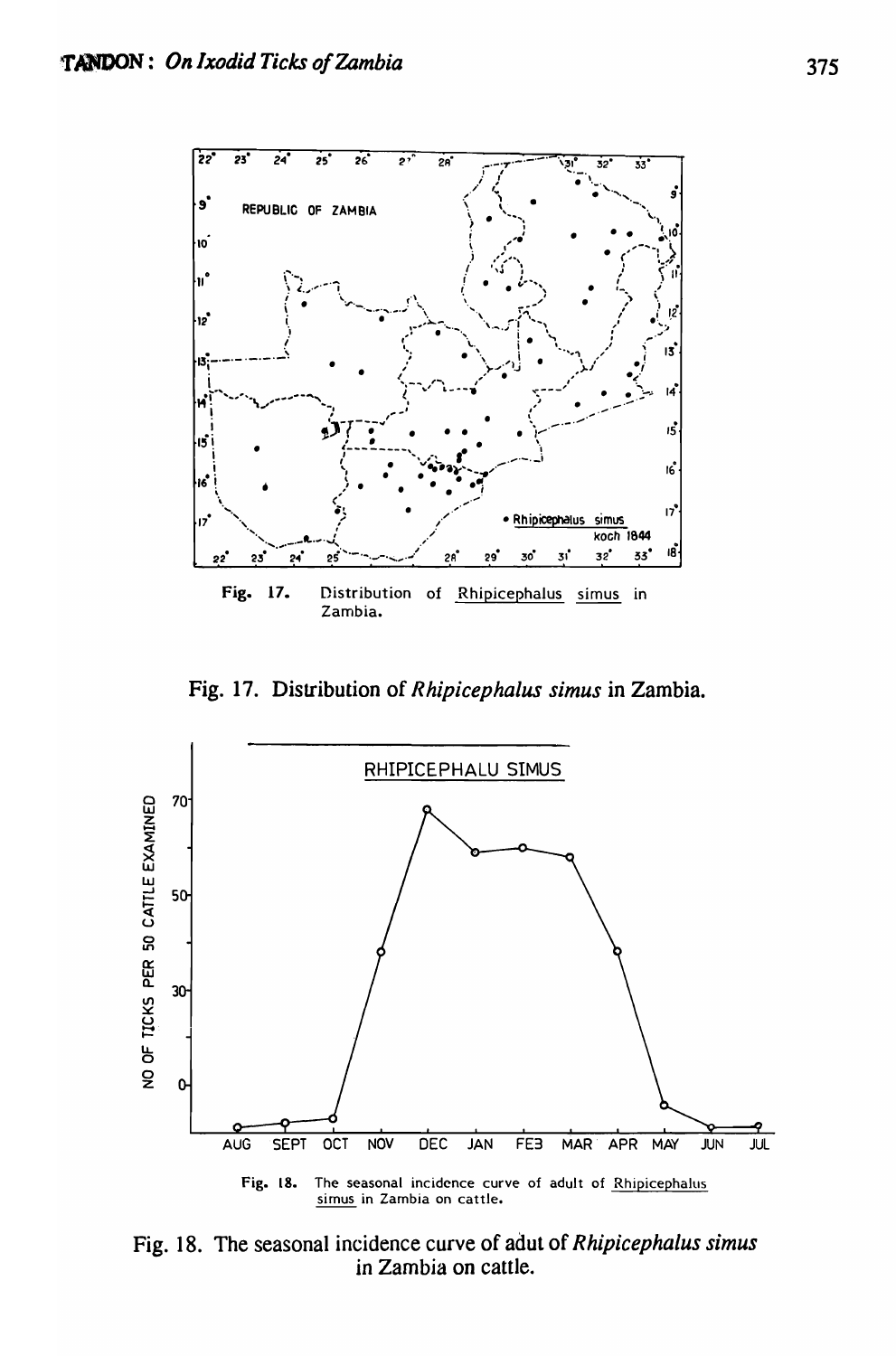

Fig. 19. Distribution of Rhipicephalus sanguineus in Zambia.



Fig. 20. The seasonal incidence curve of adut of *Rhipicephalus sanguineus*<br>in Zambia on cattle.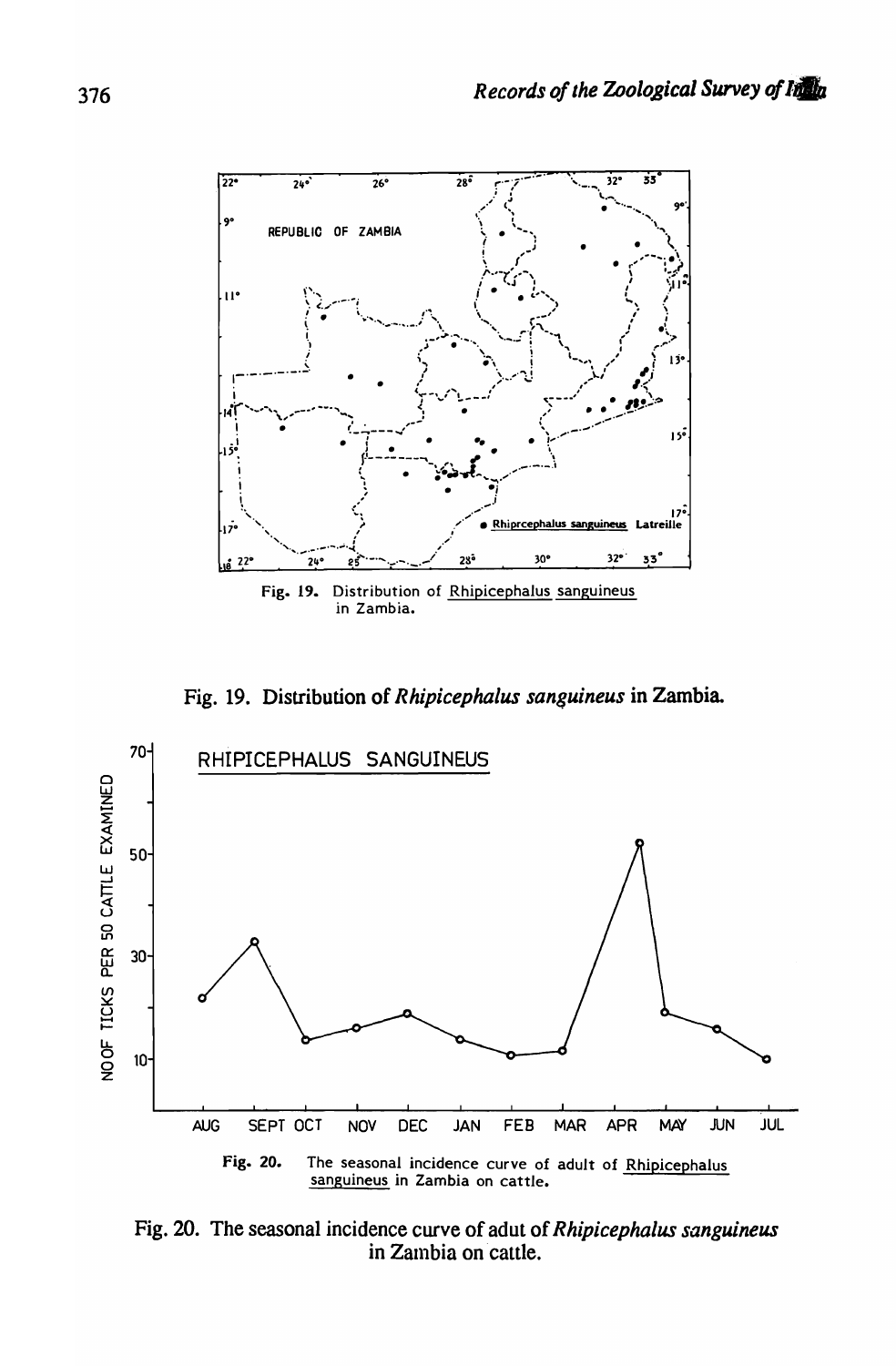

Fig. 21. Distribution of *Rhipicephalus punctatus* in Zambia.



Fig. 22. The seasonal incidence curve of adut of *Rhipicephalus punctatus*  in Zambia on cattle.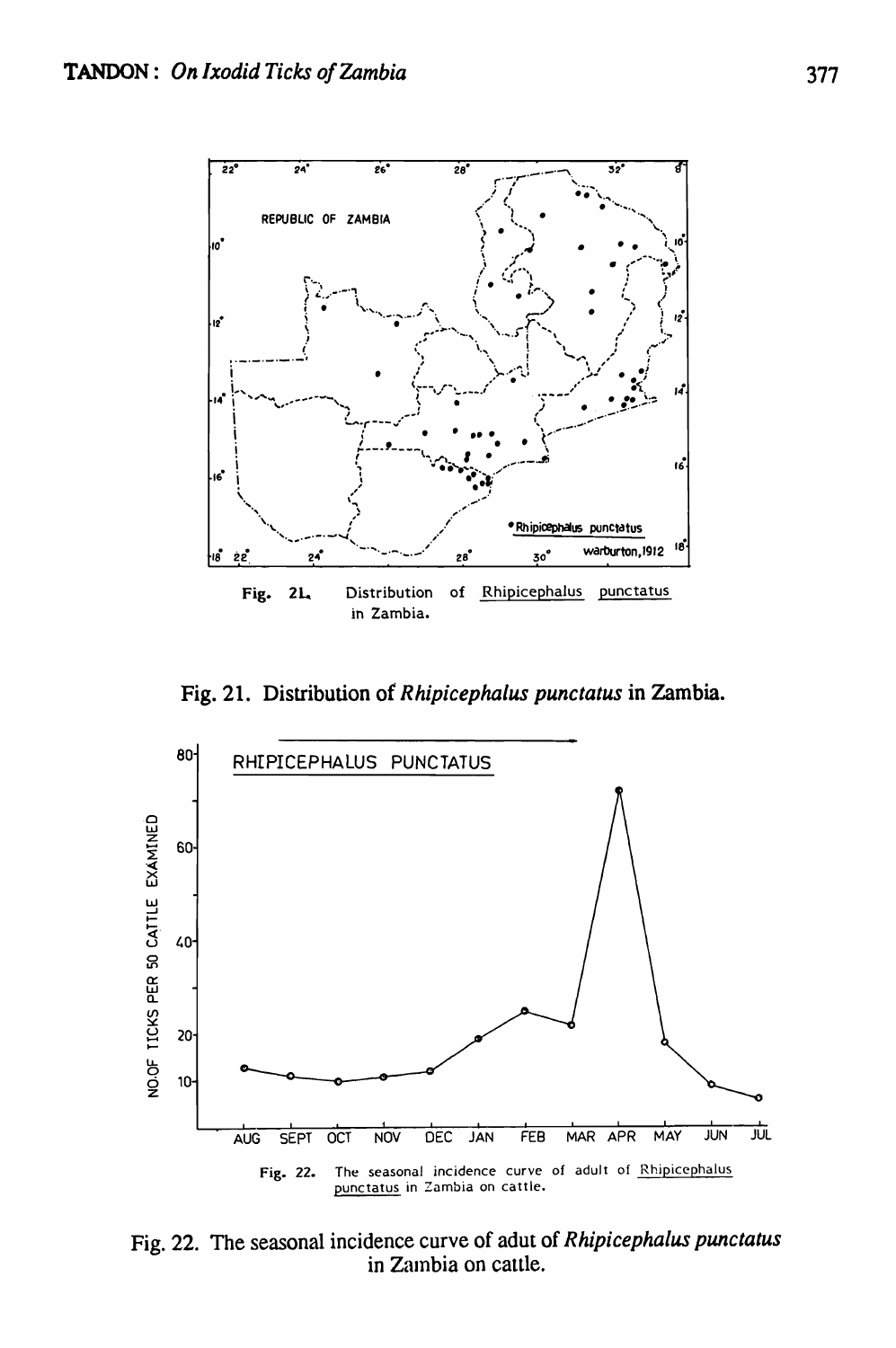

Fig. 23. Distribution of Hyalomma rufipes in Zambia.

Fig. 23. Distribution of Hyalomma rufipes in Zambia.



Fig. 24. The seasonal incidence curve of adut of Hyalomma rufipes<br>in Zambia on cattle.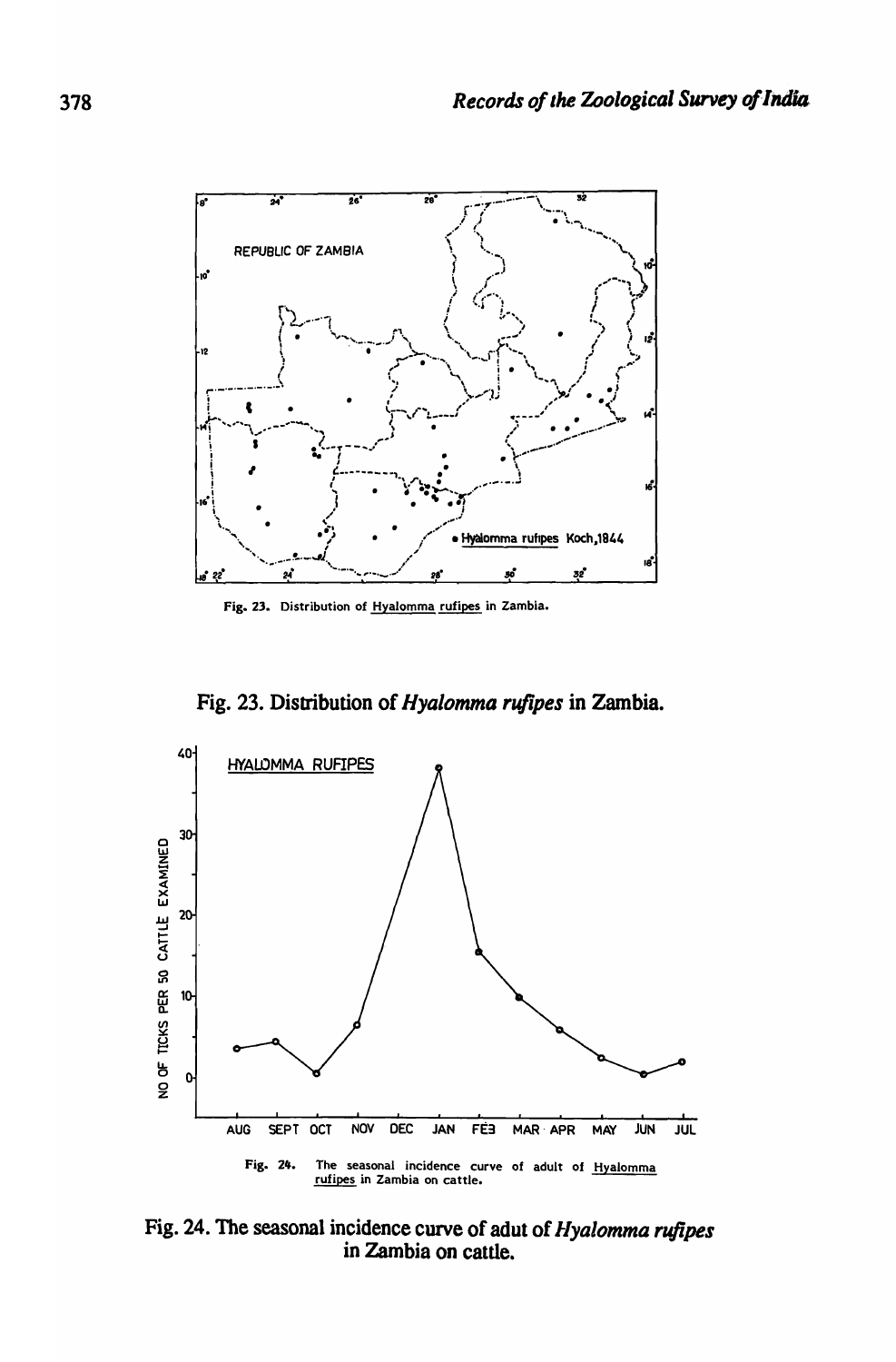## *Rhipicephalus sanguineus*

*Distribution* : *Rhipicephalus sanguineus* is fairly well distributed in the country (Fig.19). It has been found in most of the physiographic zones from the faulted river valleys to highlands in the north eastern plateau region. It ranges in altitude from about 300 m to 1800 m. It seems to be more common between altitude 900 m to 1200 m. It appeared very rarely in collection from Barotse plains.

*Seasonal Activity* : The adults of *R. sanguineus* are active initially on stock about the beginning of hot and humid monihs and the population gradually decline with the onset of rains and remains at very low ebb almost throughout the rainy season. The population reaches peak in April at the beginning of cold-dry season and then there is a sudden decline throughout the cold-dry season (Fig.20). This pattern suggests that probably there is more than one generation per annum.

*Disease Relationship : Rhipicephalus sanguineus* is a cosmopolitan species and serves as a principal vector of Boutonneuse Fever, "Indian Tick Typhus" caused by *Rickettsia conori*. It is also a vector of Rocky-Mountain spotted fever in warmer north of America.

#### *Rhipicephalus punctatus*

*Distribution* : *R. punctatus* is widely distributed in the country (Fig.21). It is mainly confined on main plateau region on either side of Congo-Zambczi water-shed; on eastern plateau in Eastern Province and faulted valleys of lower Zambezi ranging in altitude from 300 m to 1800 m. It is very rare in Barotse plain and have been collected so far towards the border of Kalahari sands in Sesheke plains at an altitude of about 600 m. It has also been found in lake basin area of Lake Tanganyika.

*Seasonal Activity* : The adults of *R. punctatus* arc active initially with the onset of rains, and the population rise steadily through the rainy season and reaches its peak in April towards the end of rainy season, there after declining sharply in May and remaining at low level till the next season (Fig. 22). The activity pattern suggests one generation of this species per annum.

*Disease Relationship:* These have not been studied.

## *Hyalomma rUfipes*

*Distribution : Ilyalomma rufipes* is fairly well distributed in Zambia except in Luapula Province where it has not yet been found. This tick occurs throughout the central plateau, broken hill country, lesser eastern plateau, kafue flats and Kalahari region (Fig. 23). It is essentially a tick of the central plateau and medium altitude.

*Seasonal Activity IIyalomma rufipes* occurred in substantial numbers throughout the rainy season and in lower number throughout the cool and hot months (Fig. 24). The single peak activity of this tick shows that it passes through one generation per annum in contrast to *II. truncatum* in which infestation occurs in two waves.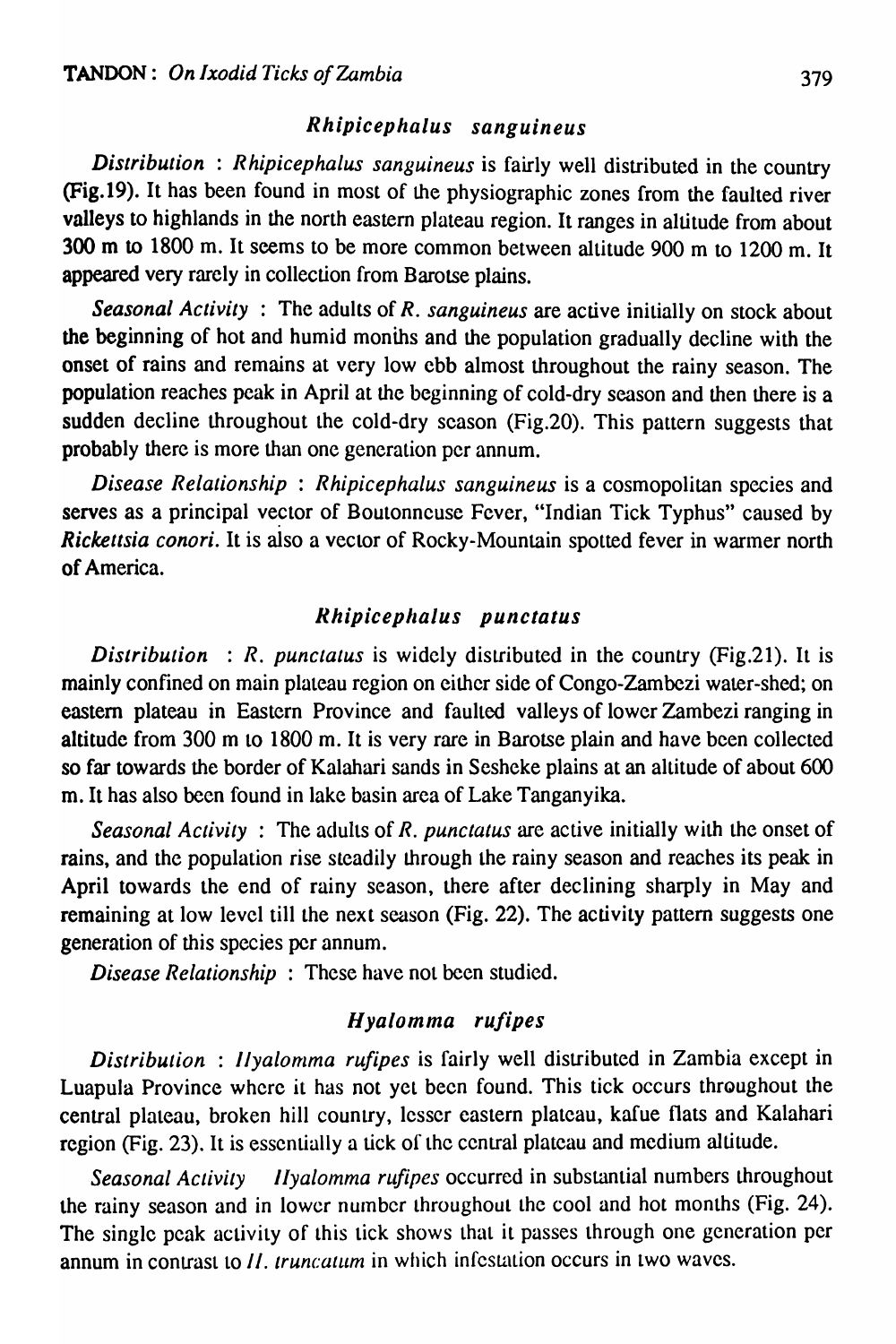*Disease Relationship* : These have not been studied but the close association of this tick with vector species during rainy season calls for investigations.

#### DISCUSSION

The life-cycles of an Ixodid tick may be either uninterrupted or co-ordinated with seasonal climatic changes (Balashov, 1968). The life-cycle of ixodid species found in the present study fall into two broad categories. The one-host tick *B. decoloratus* and B. *microplus* and the two host tick *R. evertsi* passes through more than two generations per annum. The two host-tick *llyalomma truncatum* apparently passes through morethan one generation. The other two host-tick *II. rufipes*, appears to have a seasonally regulated life-cycle and passes through only one generation per annum. The same is true with three-host ticks R. appendiculatus, R. compositus, R. punctatus, R. simus, R. *tricuspis* and *A. variegatum.* The minimum duration of the life-cycle usually increases from one to three-host ticks, as a result of the increased part of the life-cycle spent off the host (non-parasitic phase). The advantage of the short duration, uninterrupted-one and two host-life-cycles is that populations are able to build up rapidly under favourable conditions. A disadvantage is that under adverse, dry season conditions mortality in the dessication sensitive egg and unfed larval stages is likely to be high. Multi-host ticks which pass through only one generation per annum are able to over-come the high egg and larval mortality by ensuring that these stages are present in the environment when conditions are most suitable for their survival. The adult activity of Ixodid ticks is regulated in some cases by day length while in others temperature, rainfall and high humidity in others. In number of species probably the adults and nymphs are able to pass unfavourable period by diapausc or quiscence. The period of quiescence undoubtedly plays an important role in many tick-cycles, in allowing both survival under adverse conditions and seasonal regulation of the life-cycle. The ticks do seek residence on host during the hot and dry period in order to survive on cattle to produce the next generation.

This would then be a most suitable strategic period to control tick population in pastures and on animals.

#### SUMMARY

Thirty species of Ixodid ticks were found on cattle of which 12 are most common and are known as cattle ticks and arc cause of concern to domestic live stock industry in Zambia. The *Seasonal Activity* of the adults of 12 Ixodid tick species was studied on cattle herds in the country with notes on their *Distribution* and *Disease Relationships.*  Species studied were *Boophilus microplus, Boophilus decoloralus, Amblyomma*  variegatum, Rhipicephalus appendiculatus, Rhipicephalus evertsi evertsi, Rhipicephalus compositus, Rhipicephalus tricuspis, Ilyalomma truncatum, Rhipicephalus simus, *Rhipicephalus sanguineus, Rhipicephalus punclatus, IIyalomma rufipes. It has been* observed that ticks do seek residence on host during the hot and dry period in order to